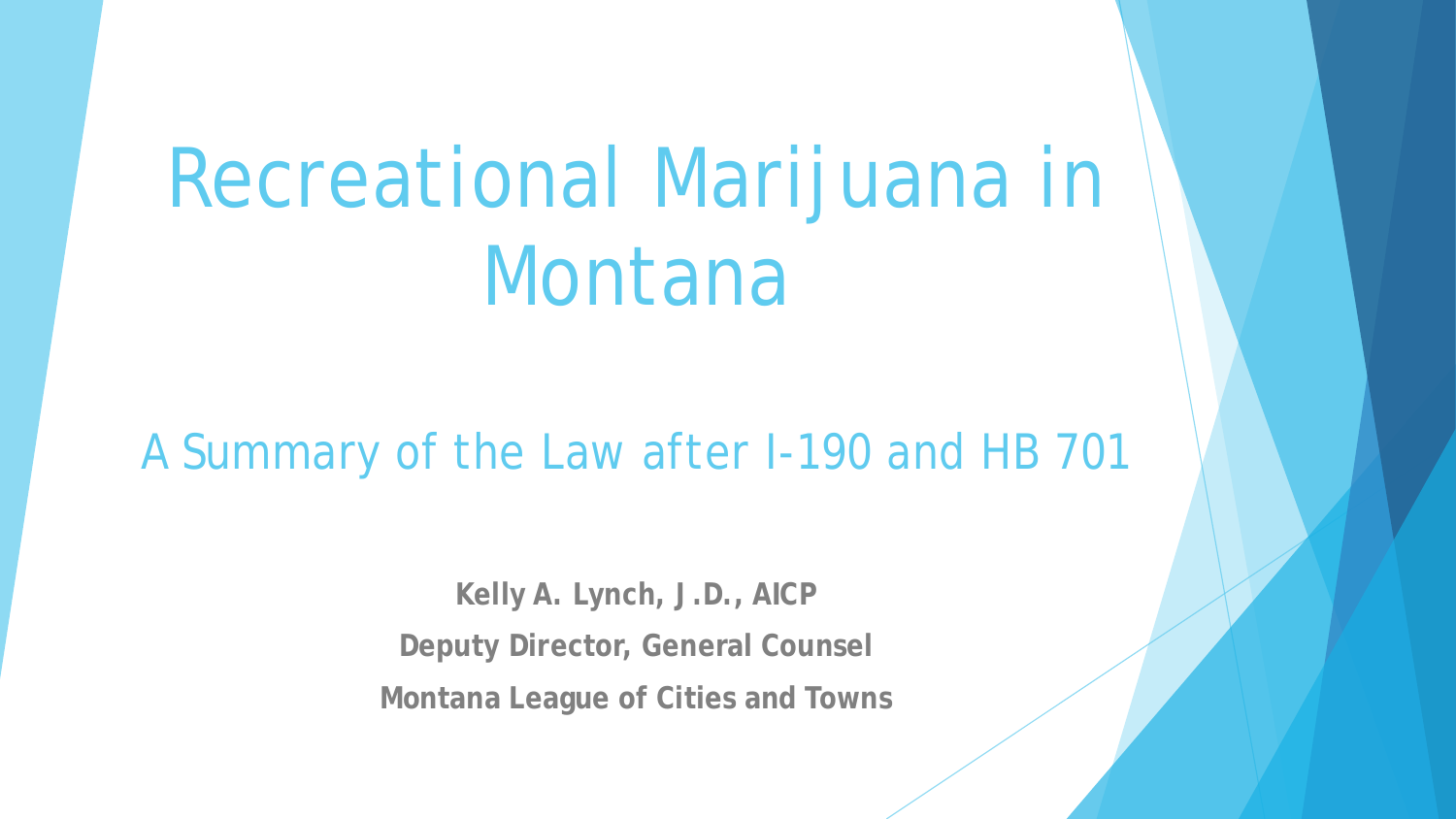# … first, a little history

- ▶ 1970 Federal Controlled Substances Act lists marihuana and tetrahydrocannabinol (THC), the active ingredient in marijuana, as Schedule 1 drugs.
- ▶ 2004 Montana voters pass I-148 by almost 62%, legalizing the use of marijuana for debilitating medical conditions
- ▶ 2011 Montana legislature passes SB 423, limiting each provider to 3 patients, prohibiting compensation for providers, and restricting number of patients that could be referred by a single doctor. MSC upheld most provisions in 2016.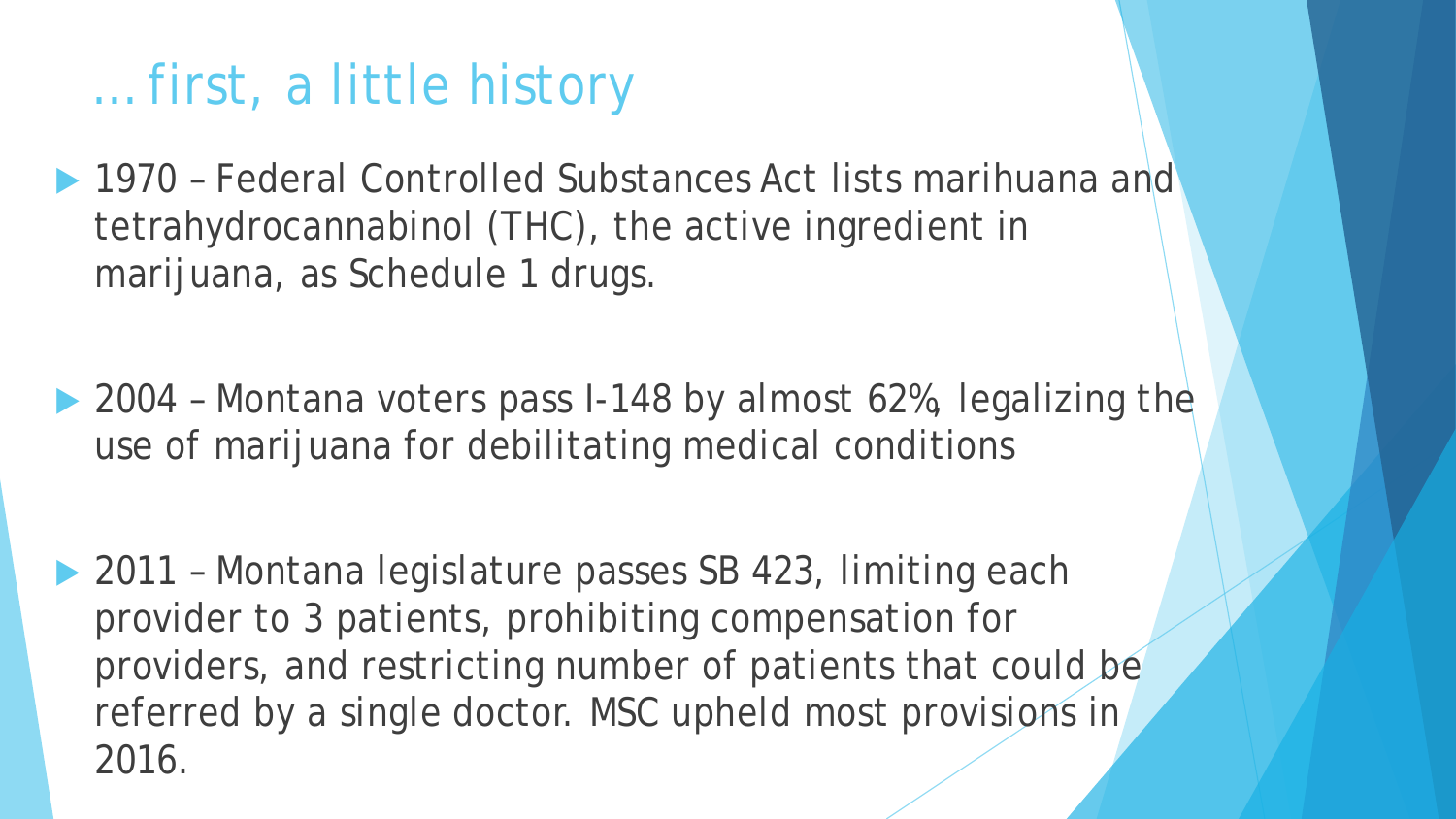### … first, a little history

- ▶ 2016 Montana voters pass I-182 by 57%, removing most restrictive provisions on medical marijuana.
- ▶ 2018 Federal farm bill legalized cultivation of hemp and sale, transport, and possession of hemp products (includes CBD)
- ▶ 2020 Montana voters pass CI-118 and I-190 by 57%, legalizing recreational marijuana in Montana
- ▶ 2021 Montana legislature passes HB 701, modifying provisions of I-190 and I-182.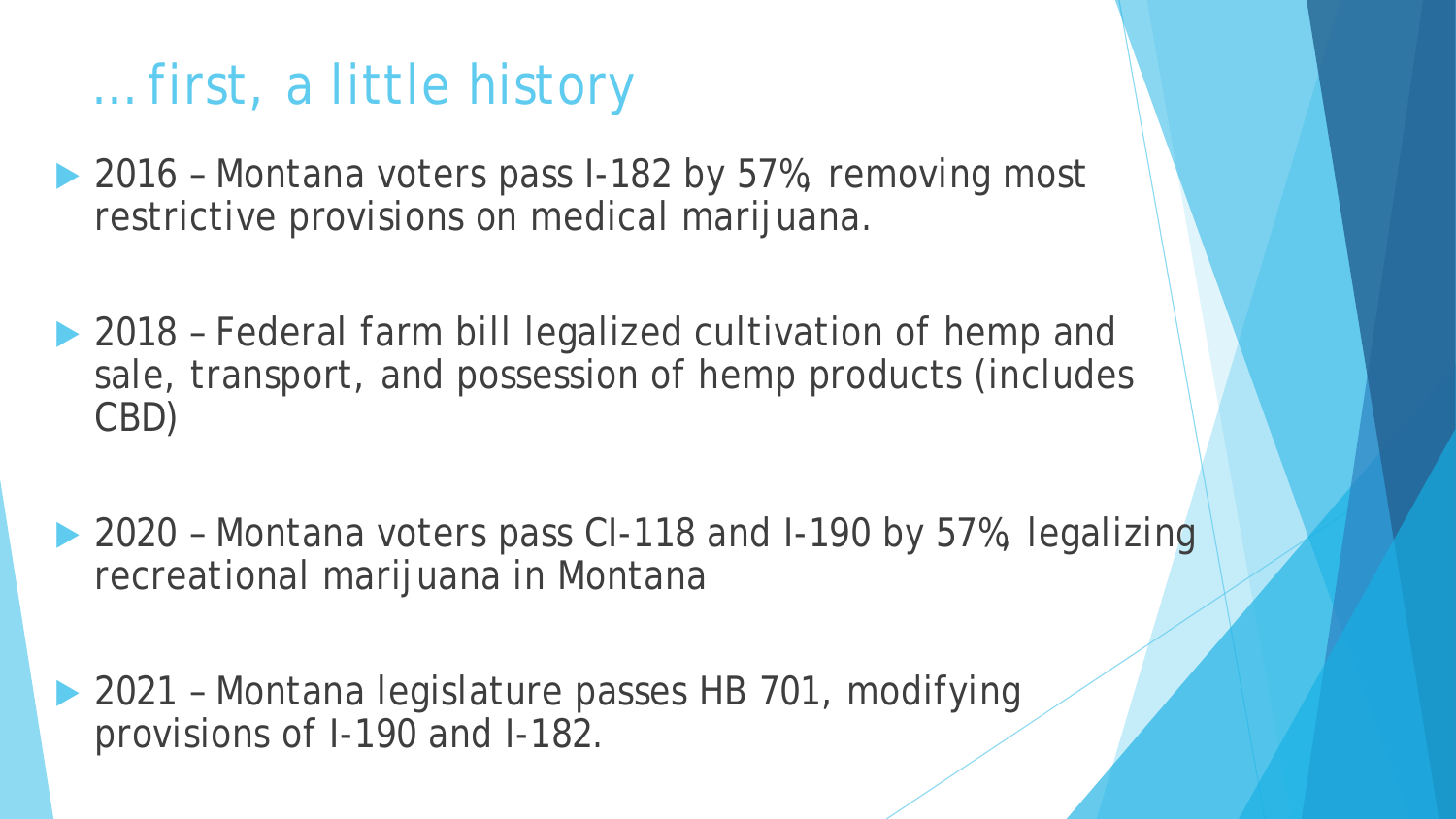# Medical Marijuana Framework (NOW)

- **Medical marijuana** providers, dispensaries, and testing labs must obtain license from DPHHS
- DPHHS may deny the application if the proposed premises:
	- is not approved by local building, health, or fire officials;
	- is within 500 feet of and on the same street as a place of worship or a school; or
	- **Perohibited by a local ordinance or resolution that bans the** operation of dispensaries or storefront businesses (Section 50-46-328, MCA).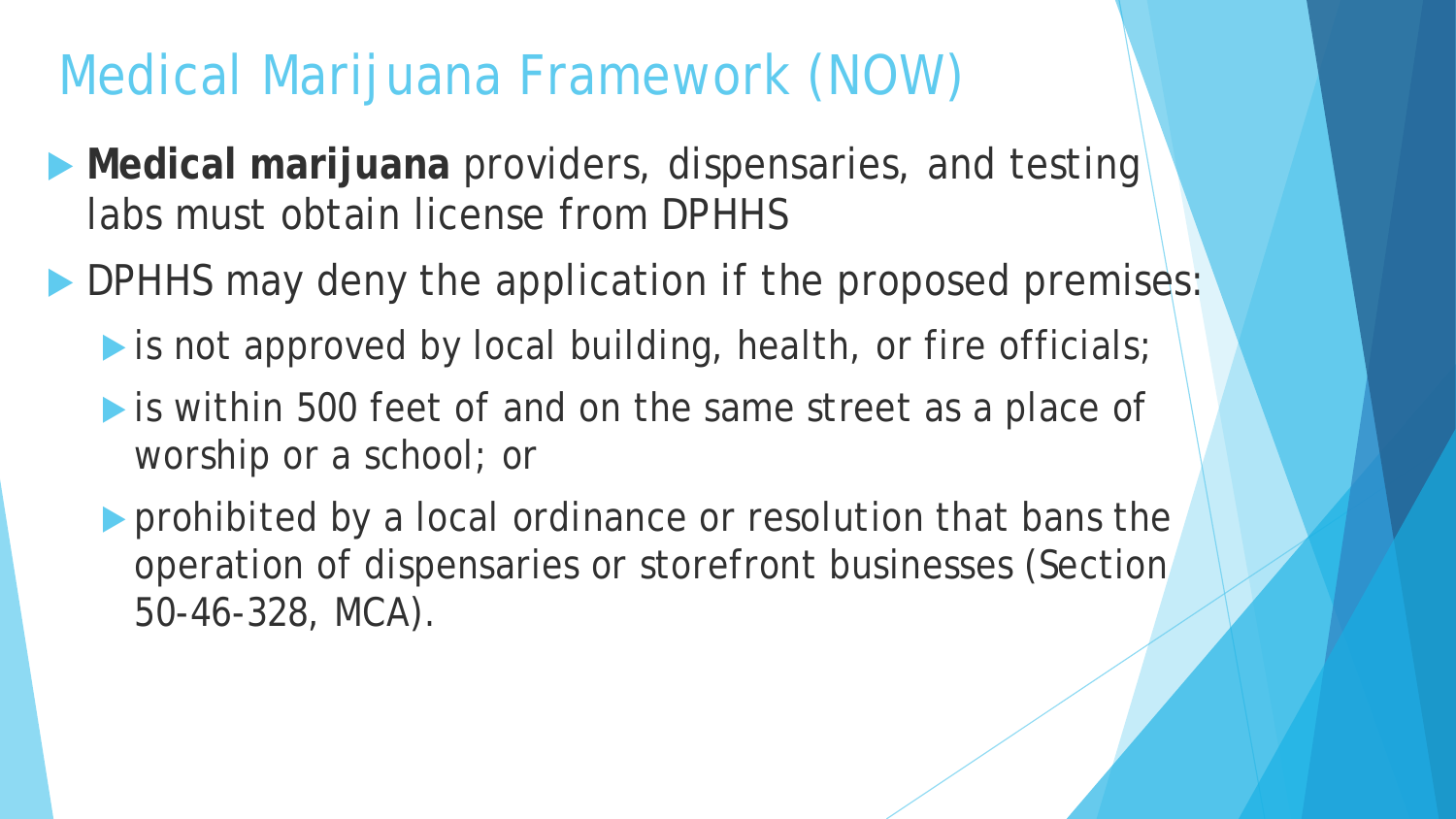# Medical Marijuana Framework (NOW)

#### **Section 50-46-328, MCA**

(1) A local government may regulate a provider that operates within the local government's jurisdictional area. The regulations may include but are not limited to inspections of registered premises and testing laboratories in order to ensure compliance with any public health, safety, and welfare requirements established by the department or the local government.

(2) A local government may adopt an ordinance or resolution prohibiting providers from operating dispensaries or as storefront businesses.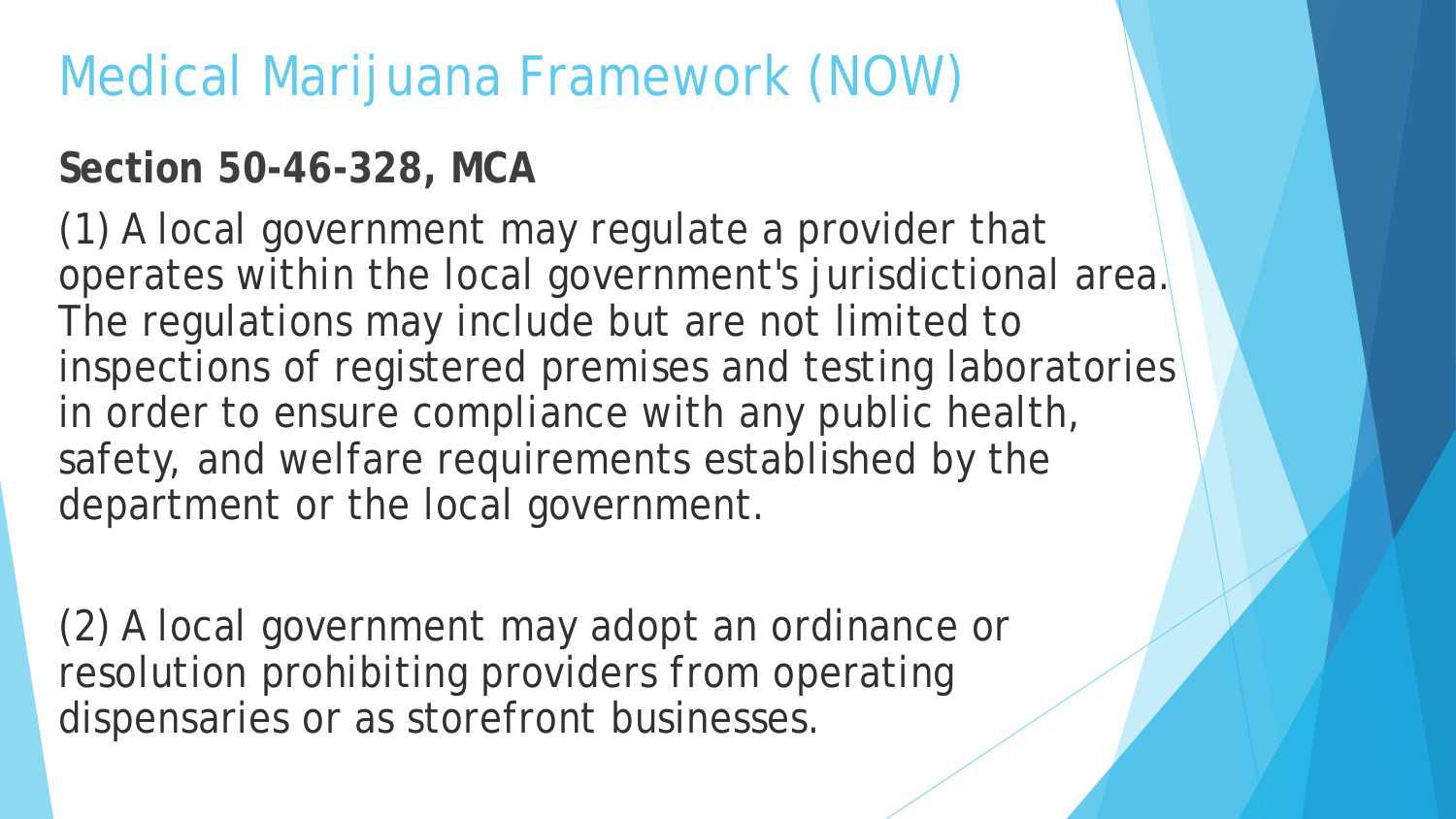## I-190/HB 701 - Possession

#### As of January 1, 2021:

- ▶ 21 and over may possess up to 1 oz and 2 plants with no state criminal penalties (cardholders can have 4 plants)
- Not legal to buy or sell, except medical cardholders can buy up to 5 oz per month
- All marijuana paraphernalia legal to possess, purchase, and sell for 18 and over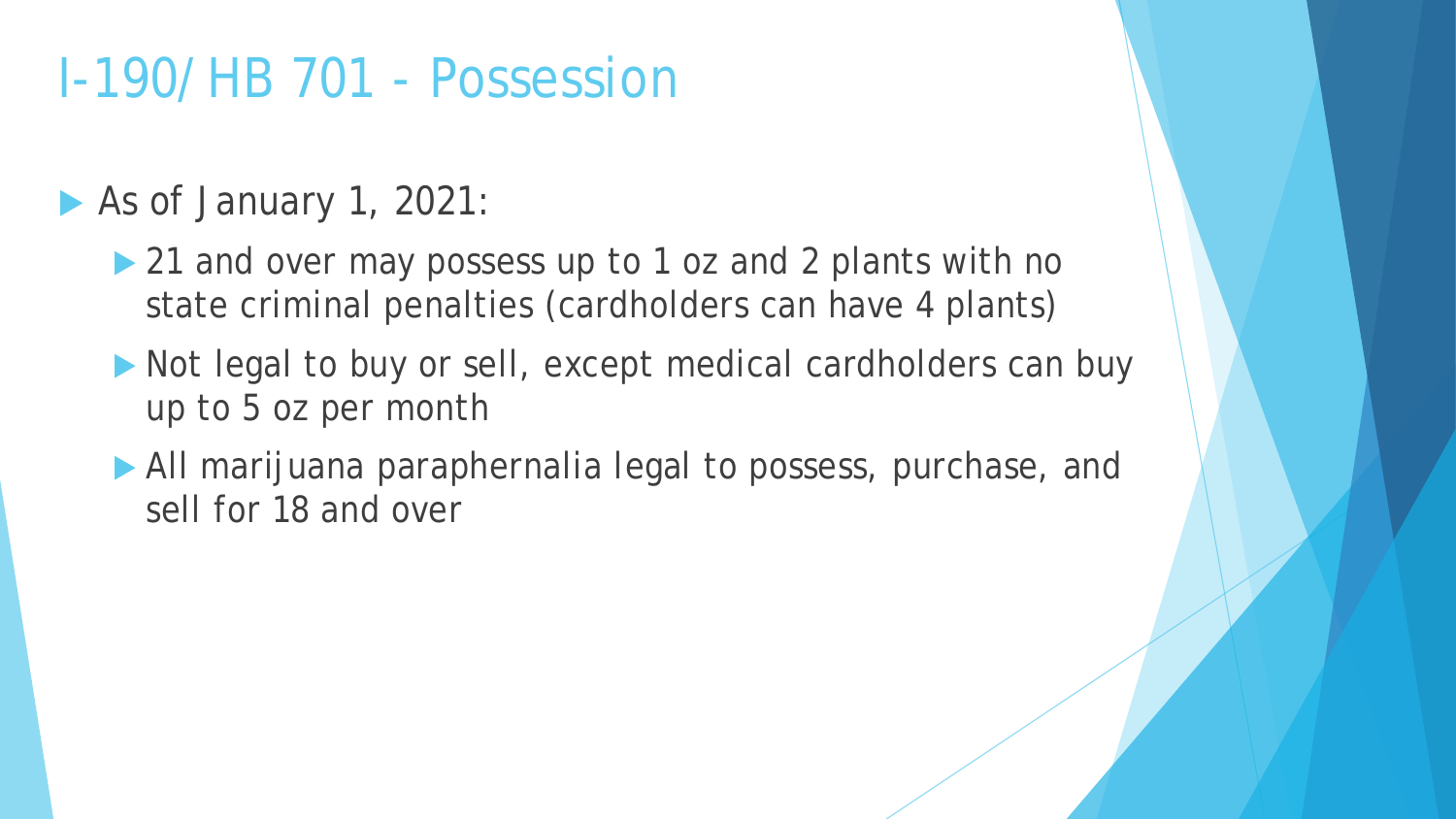#### I-190/HB 701 – Sales, Cultivation, Manufacturing

- ▶ Beginning January 1, 2022, all "former medical marijuana licensees" (applied for license on or before November 3, 2020) may sell recreational marijuana in counties where majority of voters approved I-190.(§ 16-12-201(2)(b), MCA)
- ▶ FMMLs must get new license at first annual renewal date after January 1, 2022 and show compliance with statutory requirements and any local regulations in effect on or before January 1, 2022. (§ 16-12-201(1)(a), MCA)
- ▶ Until July 1, 2023, only FMMLs may apply for and receive new business licenses. (§ 16-12-201(1)(b), MCA)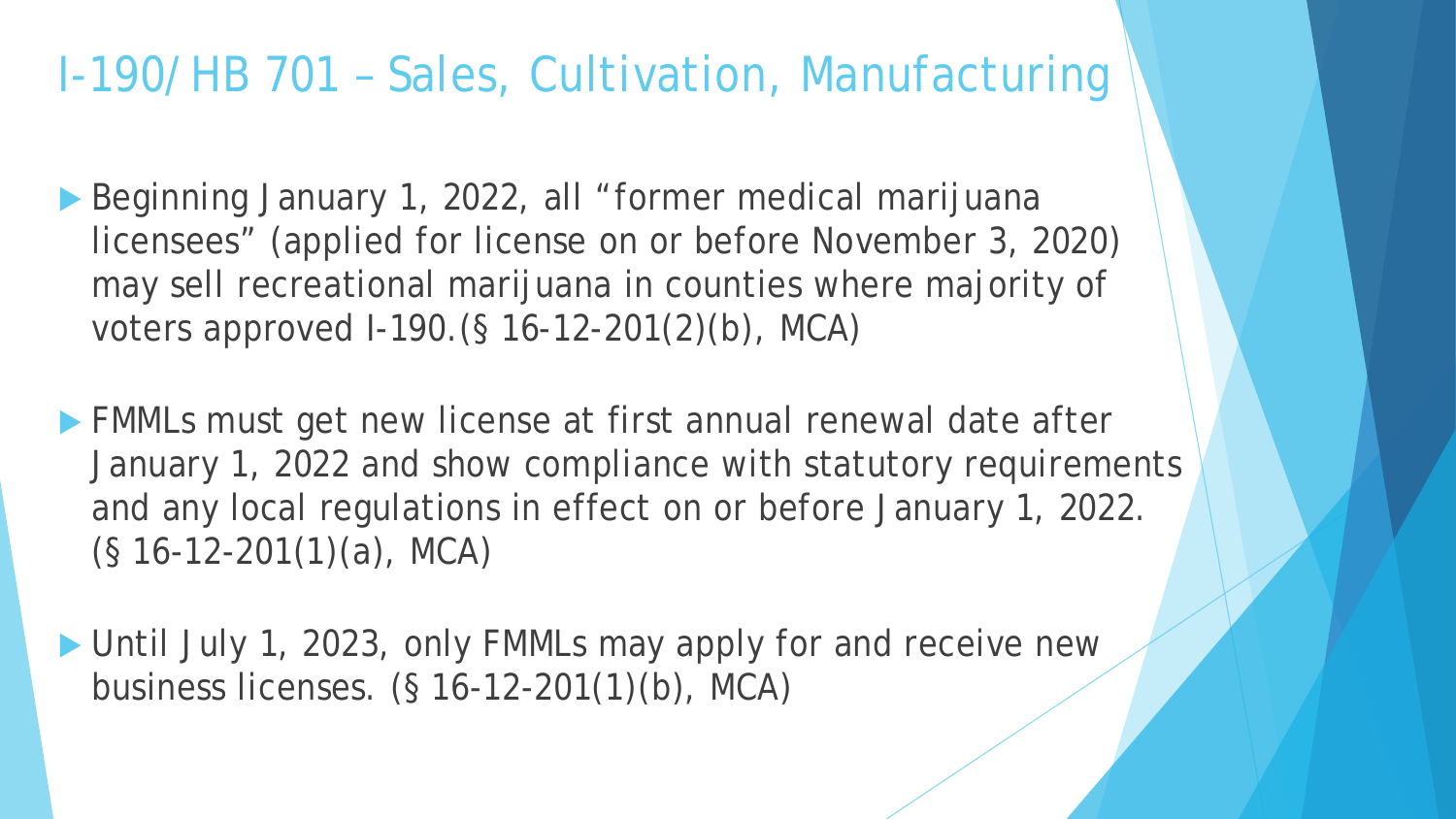#### I-190/HB 701 - Sales, Cultivation, Manufacturing

- All former medical marijuana licensees who continue to sell, cultivate, or manufacture exclusively to or for registered medical marijuana cardholders are grandfathered from local regulations adopted after July 1, 2021 until their first license renewal date after January 1, 2022 (§ 16-12-301(1)(c), MCA)
- All former medical marijuana licensees who engaged in outdoor cultivation before November 3, 2020, are grandfathered for outdoor cultivation in all jurisdictions (all other outdoor cultivation is prohibited). (§ 16-12-223(6), MCA)
- After transition to new system ends (July 1, 2023), all applicants must show compliance with local regulations to obtain new license or renew existing license (§ 16-12-207(3)(i), MCA)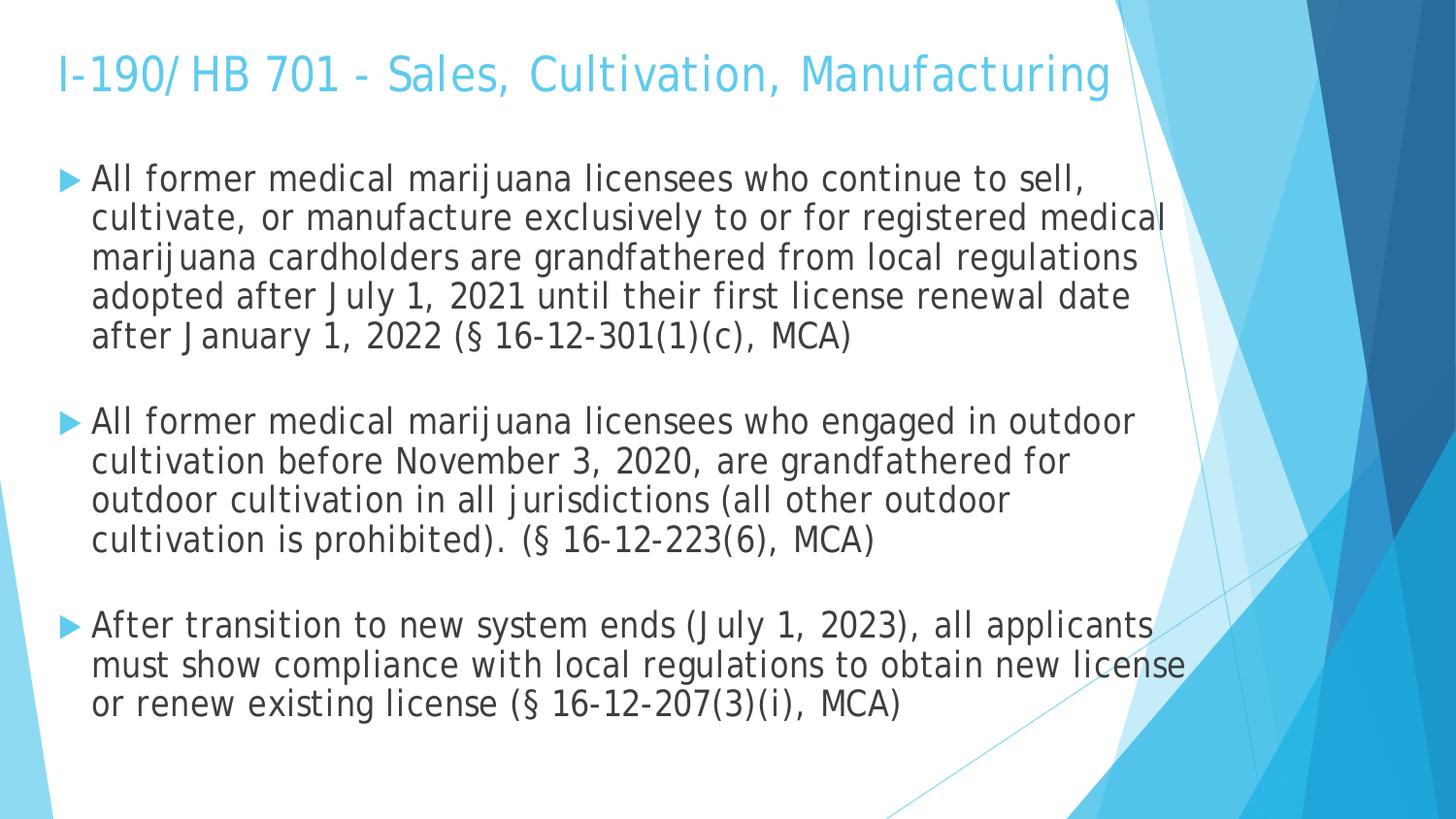# I-190/HB 701

- Beginning July 1, 2023, new providers (includes existing medical marijuana providers that applied for license on or after November 4, 2020) may apply for license to sell adult-use marijuana
- ▶ In "red counties," FMMLs can continue to sell, cultivate, and manufacture medical marijuana under existing license unless voters approve adult-use marijuana for those categories, but local regulations apply (I think!)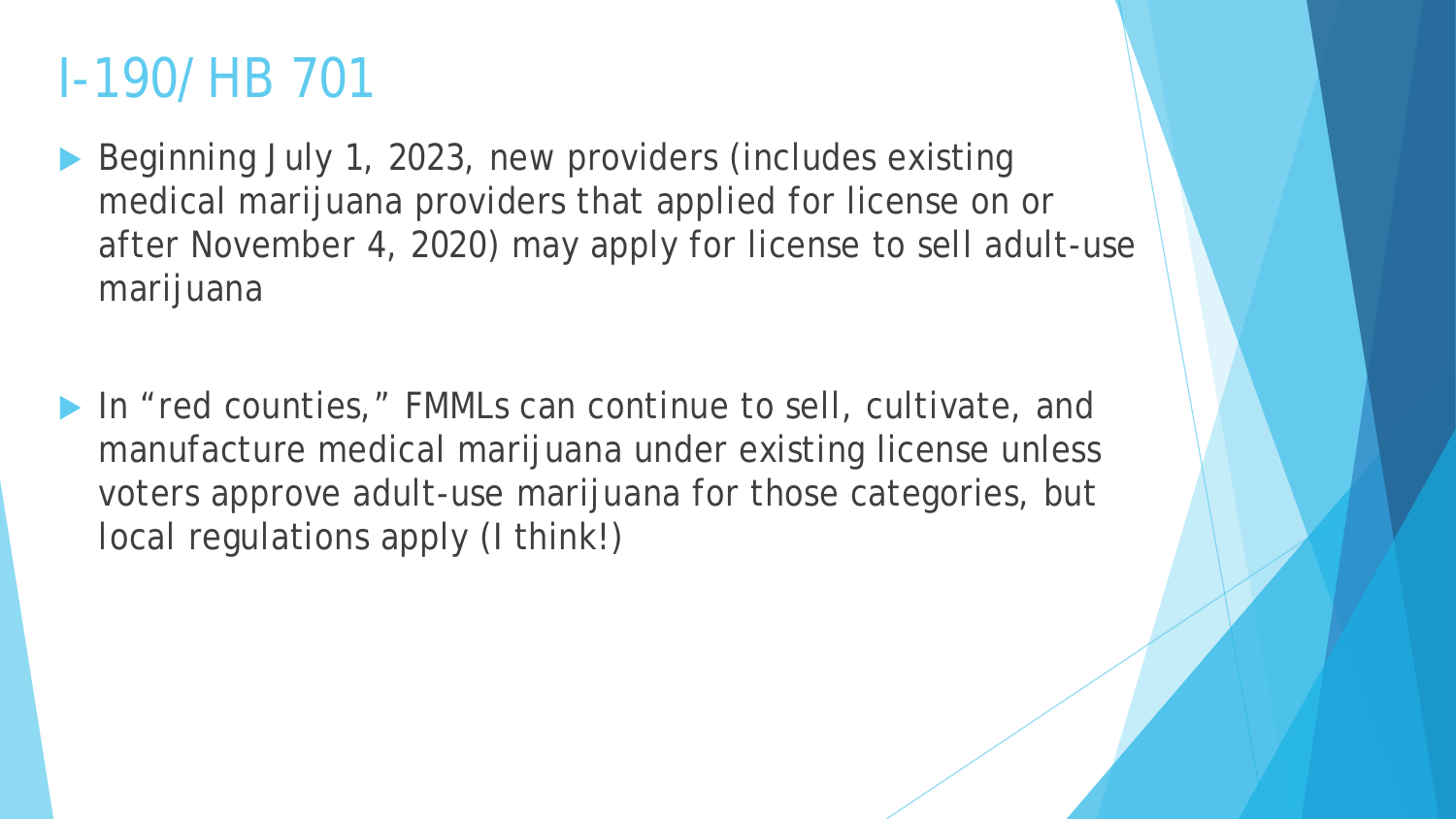#### Counties Where I-190 Passed

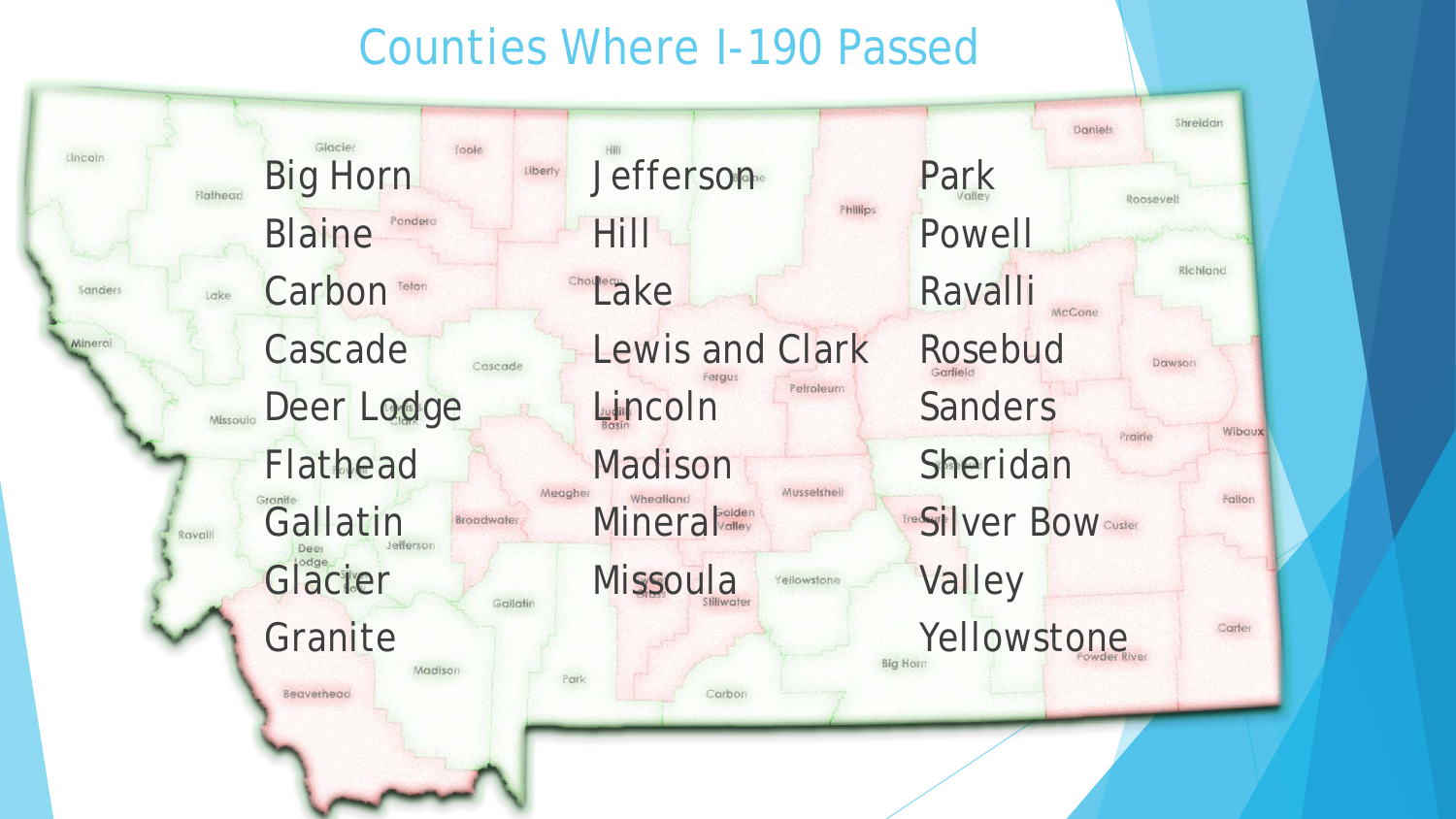# Red and Green Counties

- ▶ In county where I-190 did not pass ("Red Counties) adult-use marijuana sales will not be allowed unless residents of a local jurisdiction (county or municipality) petition and vote to allow it.
- ▶ In county where I-190 passed ("Green Counties"), a local government may regulate marijuana business within its jurisdictional area, including but not limited to inspections of licensed premises and testing laboratories in order to ensure compliance with any public health, safety, and welfare requirements established by the department or the local government.
- In all counties, residents can petition or governing body can place resolution on ballot for vote to allow or prohibit certain or all categories of recreational marijuana (or new medical dispensary)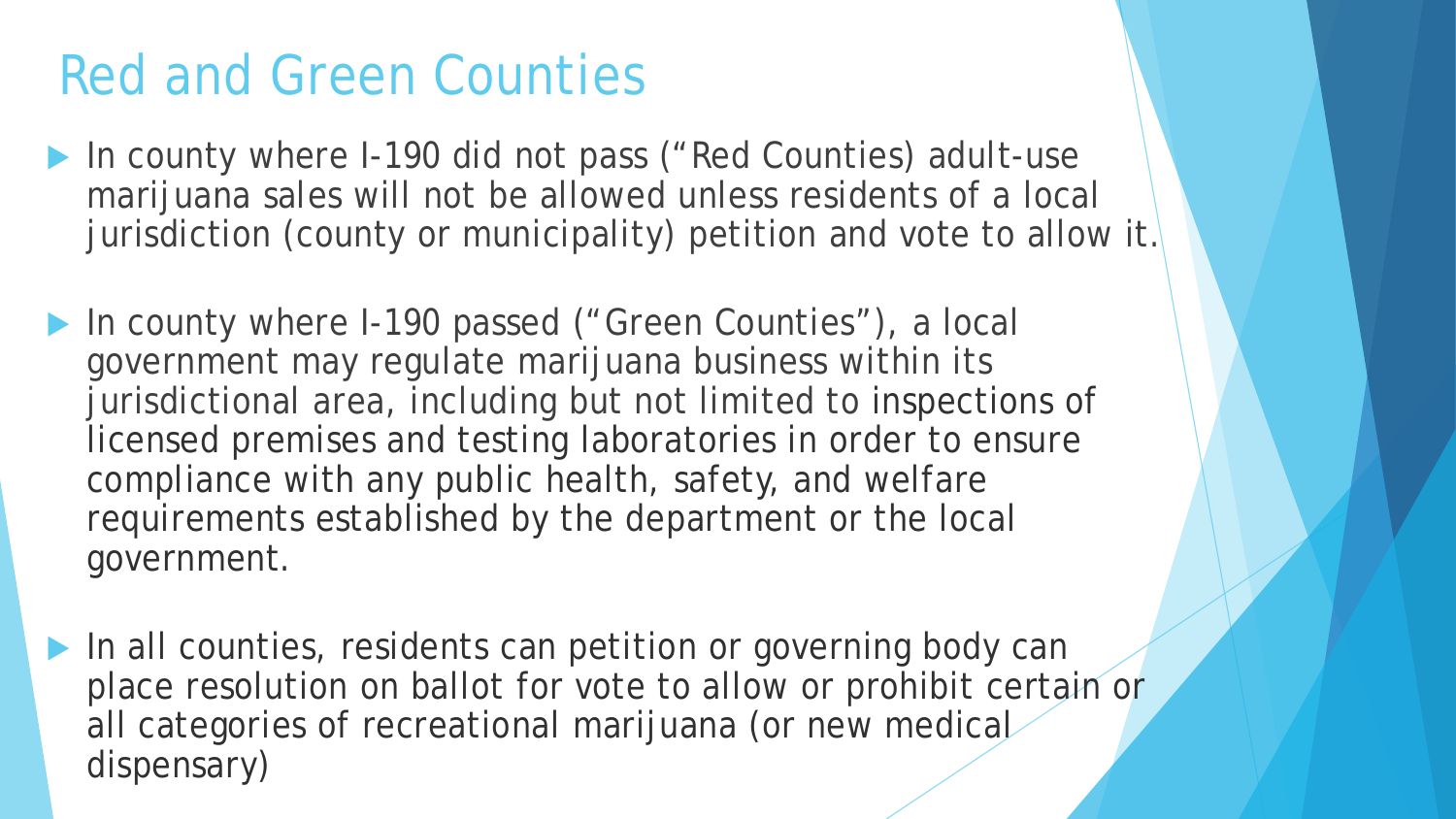### Marijuana Business Categories subject to local regulation and state licensing

- cultivator;
- manufacturer;
- medical marijuana dispensary;
- adult-use dispensary;
- **Combined-use marijuana licensee;**
- testing laboratory; and
- marijuana transporter facility.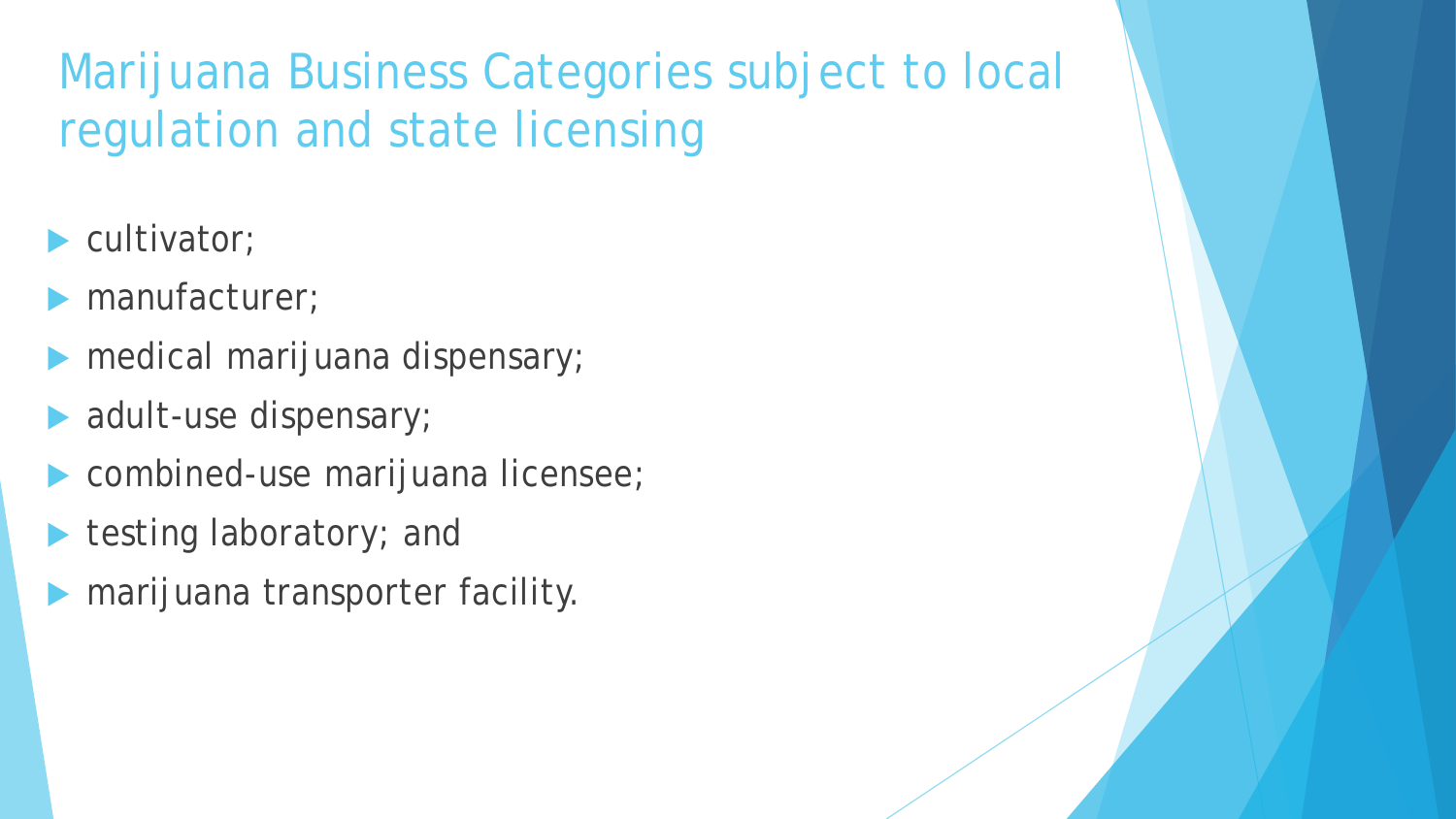# Options for local regulation

Generally same as for existing medical marijuana providers

- ▶ Option 1: prohibit entirely?
	- Not entirely clear language, but appears this must be accomplished by voters for each category or categories of marijuana businesses (see § 16-12-301, MCA)
- ▶ Option 2: use zoning or other ordinance (business license, marijuana ordinance) to regulate time, place, manner, and impacts of each category or categories of marijuana businesses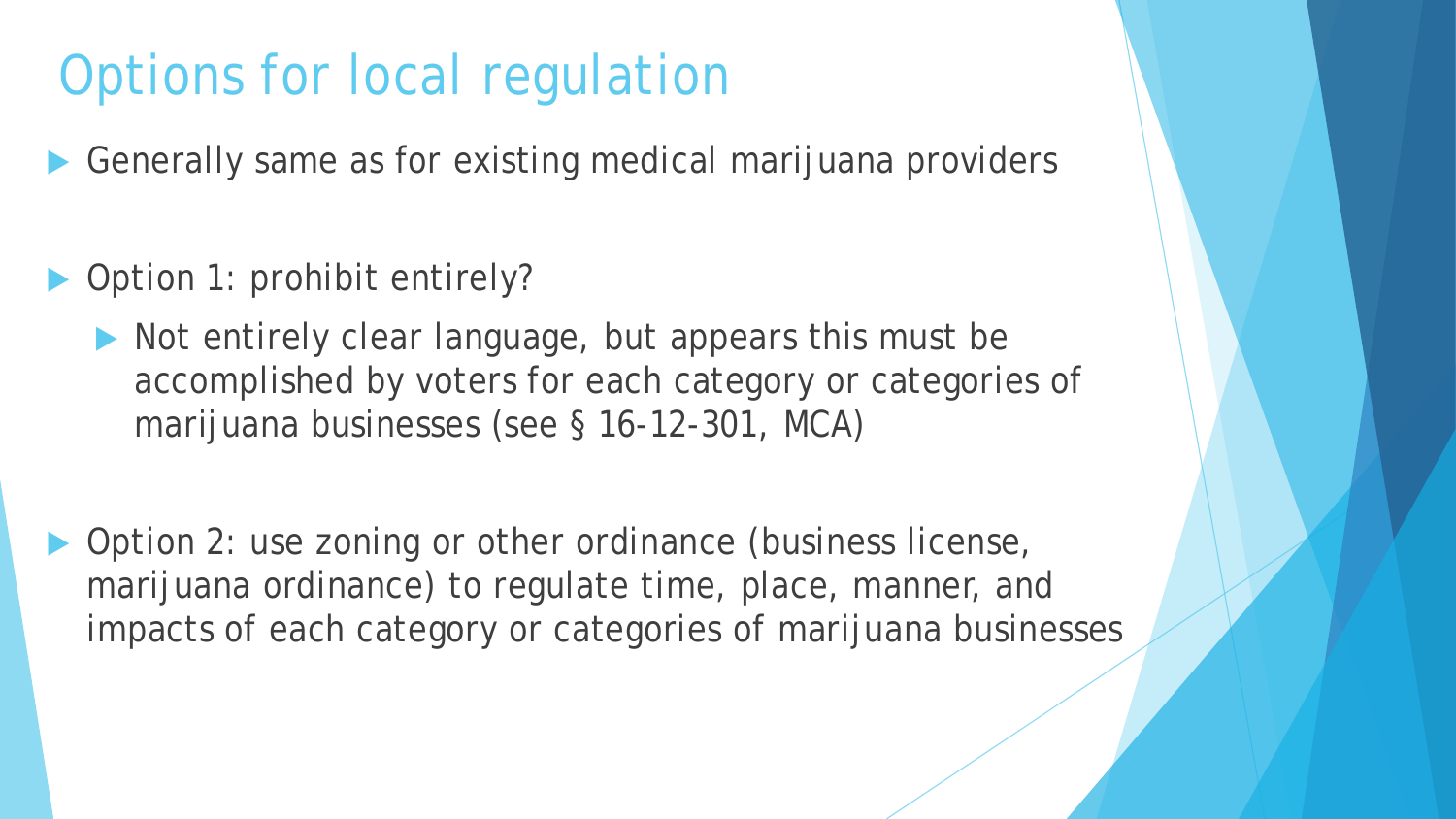# Preemption of Local Regulation

- Cannot prohibit the transportation of marijuana within or through its jurisdiction on public roads by any person licensed to do so by the department
- ▶ Cannot reduce the statutory 500-foot spacing between a marijuana business and a place of worship or a school
- Cannot impose new regulations on an existing medical marijuana provider that does not apply for licensure as an adult-use provider until it's first license renewal date occurring after January 1, 2022 or the expiration of any grace period granted by the locality
- ▶ Cannot allow any advertising of marijuana or marijuana products; marijuana business also cannot advertise on billboards
- DOR may impose more state-level requirements through rulemaking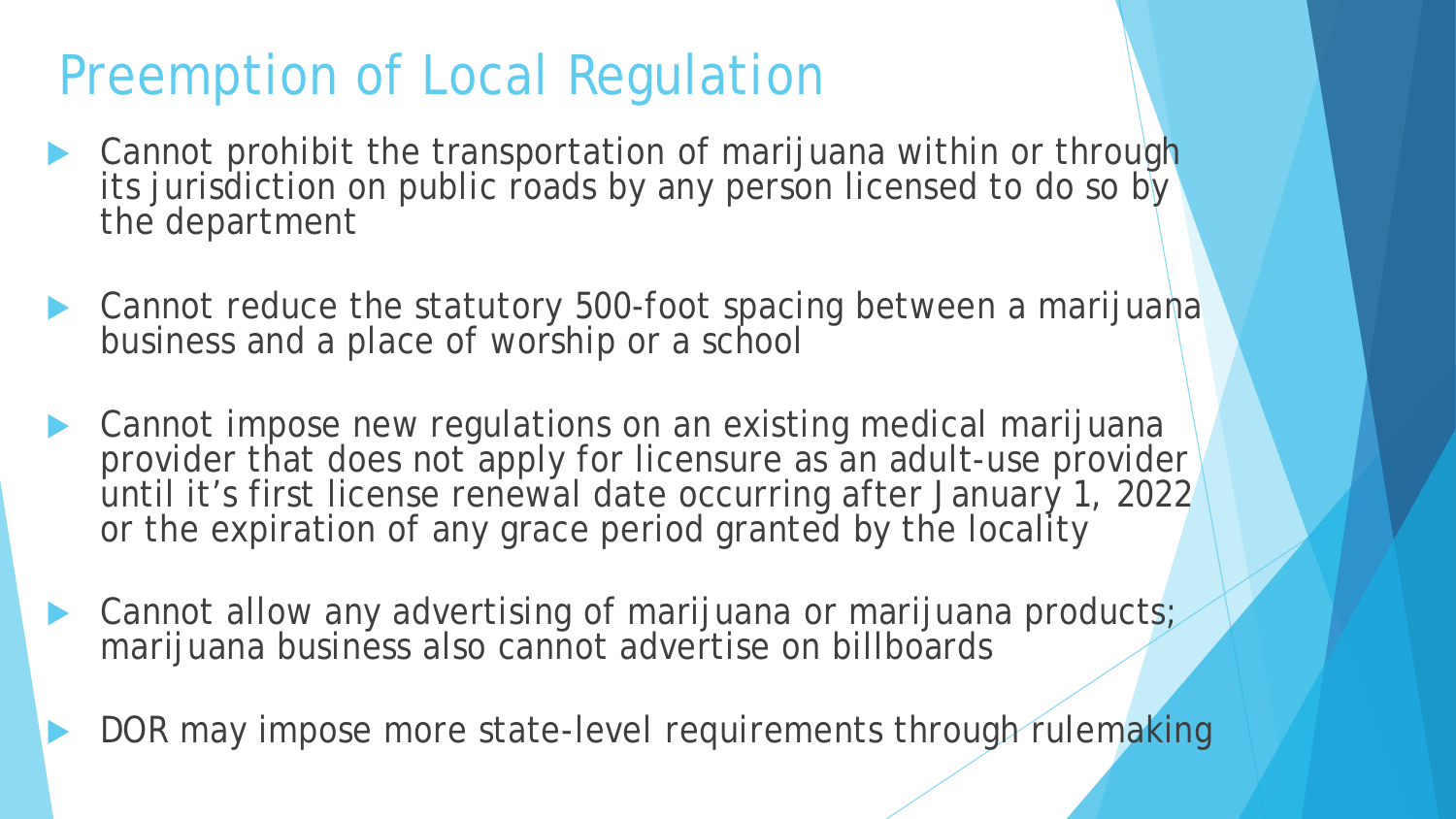## DOR Rules

42-1031 - Medical marijuana registry updates and cross-reference clean up (adopted August 31, 2021)

42-1032 – Advertising (adopted September 28, 2021)

- May not market marijuana or marijuana products except in electronic advertising only
- Must comply with local sign regulations
- Prohibits billboards
- 42-1033 Definitions and licensing (hearing 11/16; comments due 11/29)
- Need more specific language that applicants must comply with local regulations (similar to sign regulation/combined use license language)
	- Are regulations more broadly grandfathering some businesses than provided in statute?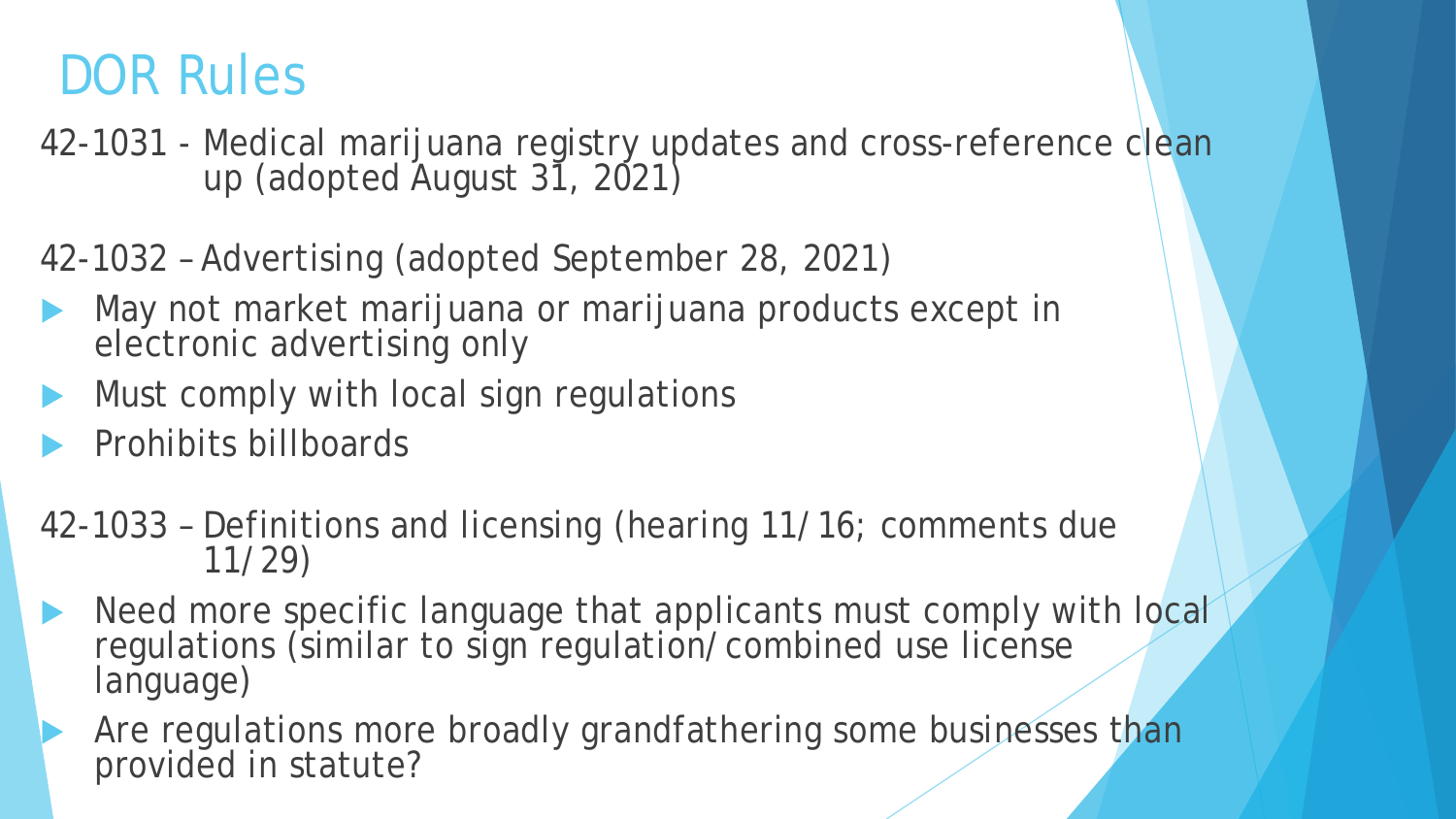### DOR Rules

- 42-1040 Taxation, enforcement, reporting (hearing 11/30; comments due 12/6)
- Notice of license suspension/revocation to local government?
- Local govt must notify DOR 90 days before effective date of local option tax or payments not required until end of following quarter
- 42-1042 Additional registry updates and clean up (hearing 11/30; comments due 12/6)